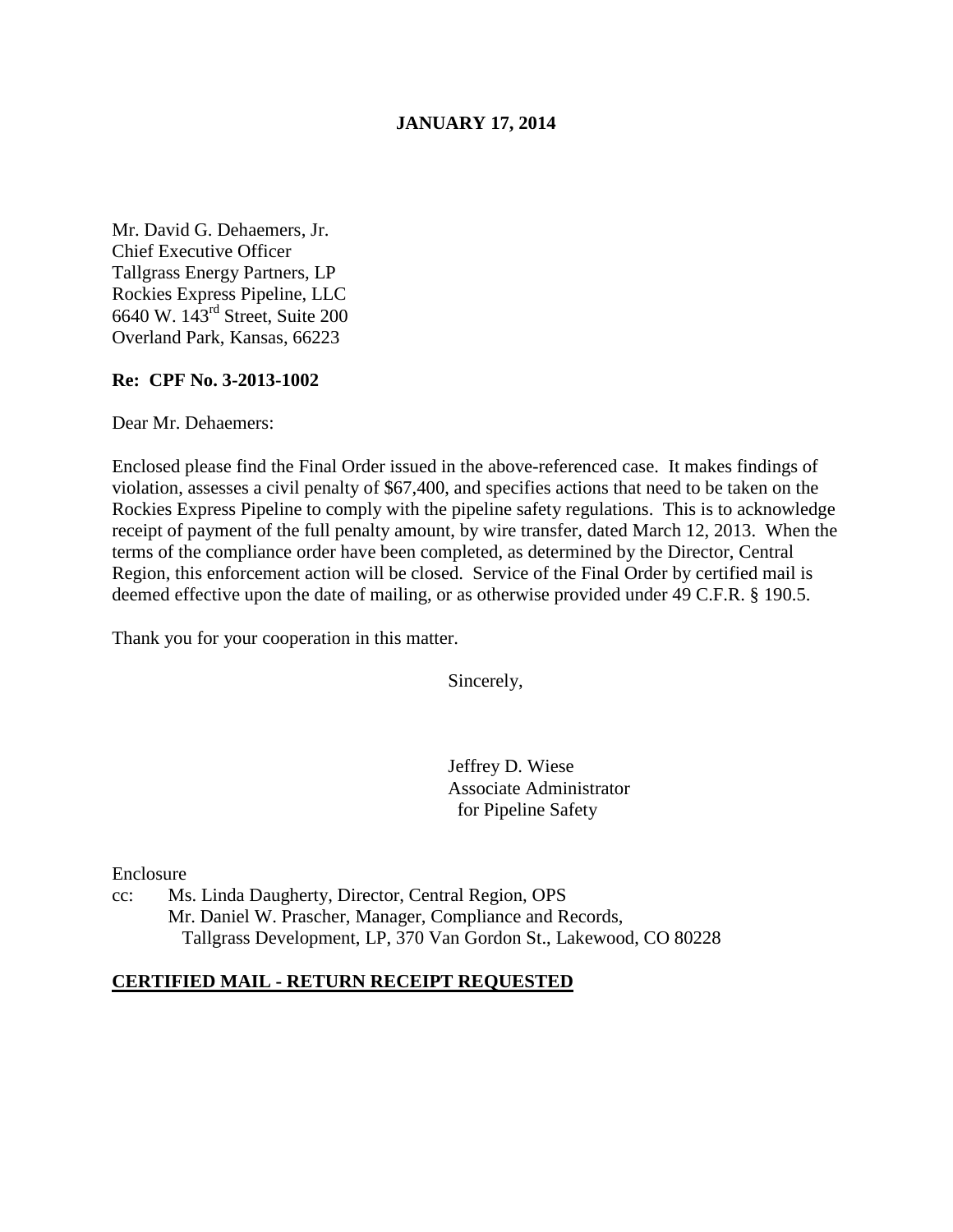# **U.S. DEPARTMENT OF TRANSPORTATION PIPELINE AND HAZARDOUS MATERIALS SAFETY ADMINISTRATION OFFICE OF PIPELINE SAFETY WASHINGTON, D.C. 20590**

 **) In the Matter of )** 

Rockies Express Pipeline, LLC,  $\qquad \qquad$  OPF No. 3-2013-1002

**\_\_\_\_\_\_\_\_\_\_\_\_\_\_\_\_\_\_\_\_\_\_\_\_\_\_\_\_\_\_\_\_\_\_\_\_** 

 **)** 

 **)** 

**\_\_\_\_\_\_\_\_\_\_\_\_\_\_\_\_\_\_\_\_\_\_\_\_\_\_\_\_\_\_\_\_\_\_\_\_)** 

**Respondent. )** 

# **FINAL ORDER**

On July 14-16, 2009 and on April 1-15 and July 11-15, 2011, pursuant to 49 U.S.C. § 60117, representatives of the Pipeline and Hazardous Materials Safety Administration (PHMSA), Office of Pipeline Safety (OPS), conducted an on-site pipeline safety inspection of the facilities and records of Rockies Express Pipeline, LLC (Rockies Express or Respondent)<sup>1</sup> from the Mexico, Missouri compressor station to the Indiana-Ohio border facilities, including the Bertrand, Nebraska compressor station. The Rockies Express Pipeline runs approximately 1,679 miles from Wyoming to eastern Ohio and has the capacity to transport 1.8 billion cubic feet of natural gas per day. $^{2}$ 

As a result of the inspection, the Director, Central Region, OPS (Director), issued to Respondent, by letter dated January 11, 2013, a Notice of Probable Violation, Proposed Civil Penalty, and Proposed Compliance Order (Notice).<sup>3</sup> In accordance with 49 C.F.R. § 190.207, the Notice proposed finding that Rockies Express had committed five violations of Special Permit Order PHMSA-2006-23998 (SP Order), issued by PHMSA on July 11, 2006, and proposed assessing a civil penalty of \$67,400 for two of the alleged violations. The Notice also proposed ordering Respondent to take certain measures to correct the other three alleged violations.

Rockies Express responded to the Notice by letter dated March 6, 2013, as supplemented by letter dated March 19, 2013 (collectively, Response). The company did not contest the allegations of violation and paid the proposed civil penalty of \$67,400, as provided in 49 C.F.R.

 1 Rockies Express Pipeline, LLC, is a joint venture of: a subsidiary of Tallgrass Development, LP (50 percent share); Sempra U.S. Gas & Power (25 percent share), a subsidiary of Sempra Energy; and a subsidiary of Phillips 66 (25 percent share). A wholly-owned subsidiary of Tallgrass Development, LP, operates the pipeline. *See* http://www.tallgrassenergylp.com/pipelines/rex/ (last accessed December 17, 2013).

<sup>&</sup>lt;sup>2</sup> PHMSA Violation Report at 1.

<sup>&</sup>lt;sup>3</sup> The Notice was issued to Kinder Morgan Energy Partners, LP, and Tallgrass Energy Partners, LP, but Rockies Express Pipeline, LLC, responded on their behalf.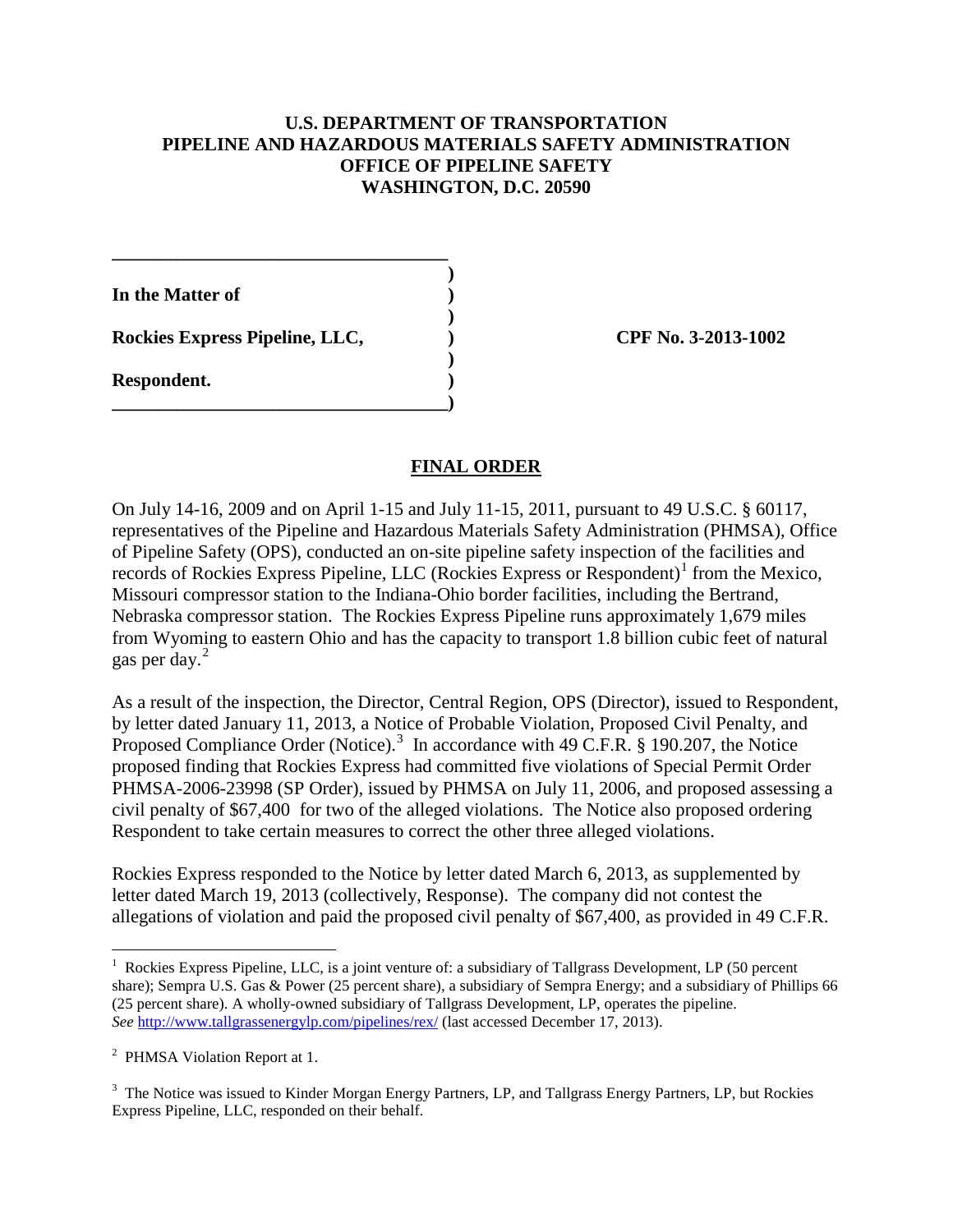§ 190.227. Payment of the penalty serves to authorize the Associate Administrator to make findings of violation as to the items with penalties and to issue a final order under 49 C.F.R. § 190.213.

### **FINDINGS OF VIOLATION**

In its Response, Rockies Express did not contest the allegations in the Notice that it violated the SP Order as follows:

**Item 1:** The Notice alleged that Respondent violated Condition 15 of the SP Order, which states:

#### **Condition 15.**

Overpressure Protection Control: Mainline pipeline overpressure protection must be limited to a maximum of 104 percent [maximum allowable operating pressure] MAOP.

The Notice alleged that Respondent violated Condition 15 by allowing the pipeline pressure to exceed 104 percent MAOP on May 16, 2009, on the segment between the Bertrand compressor station and Main Live Valve 15. Specifically, the Notice alleged that the pressure was allowed to reach 104.6 percent due to the overpressure protection set points being set to 105 percent at the compressor station.

Respondent did not contest this allegation of violation. Accordingly, based upon a review of all of the evidence, I find that Respondent violated Condition 15 of the SP Order by allowing the pipeline pressure to exceed 104 percent MAOP on May 16, 2009, on the segment between the Bertrand compressor station and Main Live Valve 15.

**Item 2:** The Notice alleged that Respondent violated Condition 15 of the SP Order, as quoted above, by failing to set the overpressure protection set point at the Blue Mound compressor station below 104 percent of MAOP. Specifically, the Notice alleged that Rockies Express set the overpressure protection set point to 105 percent at this compressor station between September 2010 and April 2011.

Respondent did not contest this allegation of violation. Accordingly, based upon a review of all of the evidence, I find that Respondent violated Condition 15 of the SP Order by failing to set the overpressure protection set point at the Blue Mound compressor station below 104 percent of MAOP.

**Item 3:** The Notice alleged that Respondent violated Condition 24 of the SP Order, which states:

## **Condition 24.**

SCADA Procedures: A detailed procedure for establishing and maintaining accurate [supervisory control and data acquisition] SCADA set points must be established to ensure the pipeline operates within acceptable design limits at all times.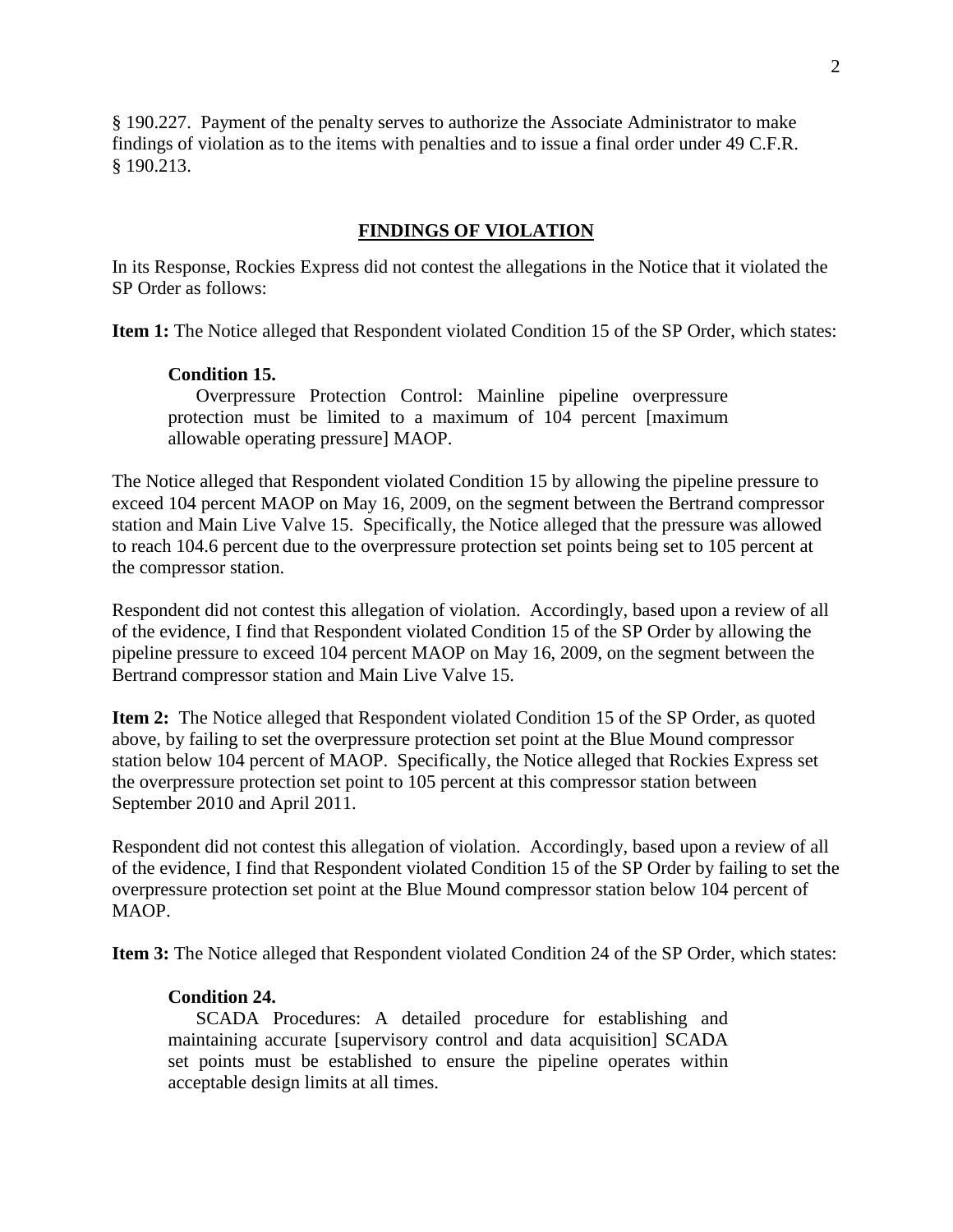The Notice alleged that Respondent violated Condition 24 by failing to have a detailed procedure for establishing and maintaining accurate SCADA set points to ensure the pipeline operated within acceptable design limits in all operating modes. Specifically, the Notice alleged that the "Start Procedure" established by Rockies Express did not accurately define SCADA set points for local-mode operation at the Bertrand compressor station.

Respondent did not contest this allegation of violation. Accordingly, based upon a review of all of the evidence, I find that Respondent violated Condition 24 of the SP Order by failing to have a detailed procedure for establishing and maintaining accurate SCADA set points to operate the pipeline within acceptable design limits in all operating modes.

**Item 4:** The Notice alleged that Respondent violated Condition 28 of the SP Order, which states:

#### **Condition 28.**

Gas Quality Monitoring and Control: An acceptable gas quality monitoring and mitigation program must be instituted to not exceed the following limits:

Special Permit Condition # 28a:

H2S (4 grains maximum);

Special Permit Condition # 28b:

CO2 (3 percent maximum);

Special Permit Condition # 28c:

H2O (less than or equal to 7 pounds per million standard cubic feet and no free water); and

Special Permit Condition # 28d:

Other deleterious constituents that may impact the integrity of the pipeline must be instituted. Filters/separators must be installed at locations where gas is received into the pipeline to minimize the entry of contaminants and to protect the integrity of downstream pipeline segments. Gas quality monitoring equipment must be installed to permit the operator to manage the introduction of contaminants and free liquids into the pipeline.

The Notice alleged that Respondent violated Condition 28 by failing to institute a gas quality monitoring and control program in a manner that mitigated the entry of contaminants and ensured contaminants did not exceed prescribed limits. Specifically, the Notice alleged that Rockies Express failed to mitigate contaminants, as evidenced by 870 alarms indicating that gas quality exceeded the prescribed limits.

Respondent did not contest this allegation of violation. Accordingly, based upon a review of all of the evidence, I find that Respondent violated Condition 28 of the SP Order by failing to institute a gas quality monitoring and control program in a manner that mitigated the entry of contaminants and that ensured contaminants did not exceed prescribed limits.

**Item 5:** The Notice alleged that Respondent violated Condition 24 of the SP Order, which states: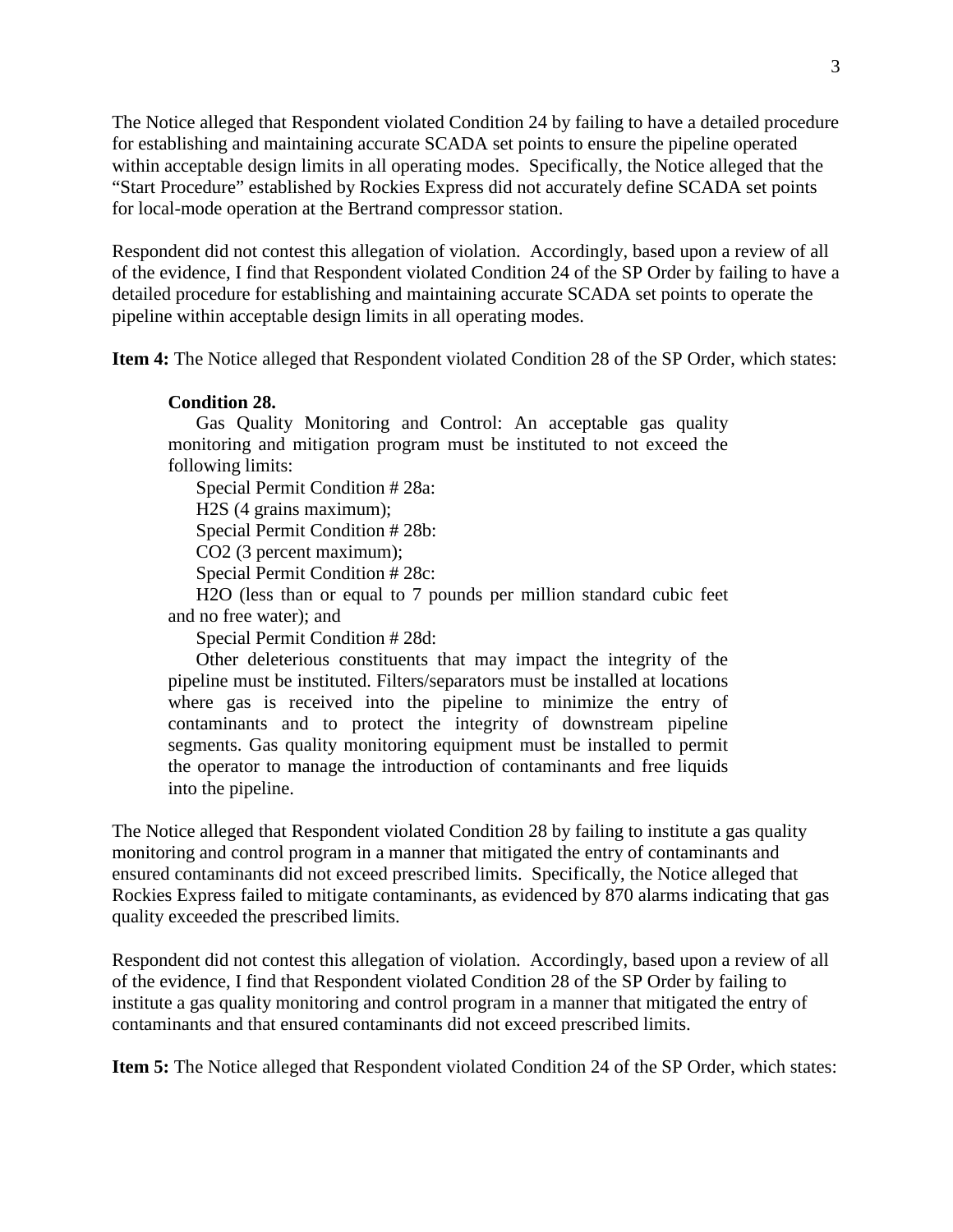### **Condition 24.**

SCADA Procedures: A detailed procedure for establishing and maintaining accurate [supervisory control and data acquisition] SCADA set points must be established to ensure the pipeline operates within acceptable design limits at all times.

The Notice alleged that Respondent violated Condition 24 by failing to have a detailed procedure for establishing and maintaining accurate SCADA set points to operate within acceptable design limits in all operating modes. Specifically, the Notice alleged that Rockies Express failed to verify the accuracy of the SCADA set points during, after, or as a result of calibrations on equipment required for monitoring gas quality limits prescribed in Condition 28.

Respondent did not contest this allegation of violation. Accordingly, based upon a review of all of the evidence, I find that Respondent violated Condition 24 of the SP Order by failing to have a detailed procedure for establishing and maintaining accurate SCADA set points to operate within acceptable design limits in all operating modes.

These findings of violation will be considered prior offenses in any subsequent enforcement action taken against Respondent.

### **ASSESSMENT OF PENALTY**

Under 49 U.S.C. § 60122, Respondent is subject to an administrative civil penalty not to exceed \$100,000 per violation for each day of the violation, up to a maximum of \$1,000,000 for any related series of violations. In determining the amount of a civil penalty under 49 U.S.C. § 60122 and 49 C.F.R. § 190.225, I must consider the following criteria: the nature, circumstances, and gravity of the violation, including adverse impact on the environment; the degree of Respondent's culpability; the history of Respondent's prior offenses; the Respondent's ability to pay the penalty and any effect that the penalty may have on its ability to continue doing business; and the good faith of Respondent in attempting to comply with the pipeline safety regulations. In addition, I may consider the economic benefit gained from the violation without any reduction because of subsequent damages, and such other matters as justice may require. The Notice proposed a total civil penalty of \$67,400 for the violations cited above.

**Item 1:** The Notice proposed a civil penalty of \$28,700 for Respondent's violation of SP Order Condition 15, for allowing the pipeline pressure to exceed 104 percent MAOP on May 16, 2009, on the segment between the Bertrand compressor station and Main Live Valve 15. With respect to the nature, circumstances, and gravity of this violation, controlling pipeline pressure within maximum limits is a key part of operating a pipeline safely. Respondent is culpable for the violation because there was no justification for the pressure exceedance.

Respondent paid the proposed penalty for this Item, which authorizes PHMSA to make a finding of violation pursuant to 49 C.F.R. § 190.213. Accordingly, having reviewed the record and considered the assessment criteria, I assess Respondent a civil penalty of \$28,700 for this violation of SP Order Condition 15.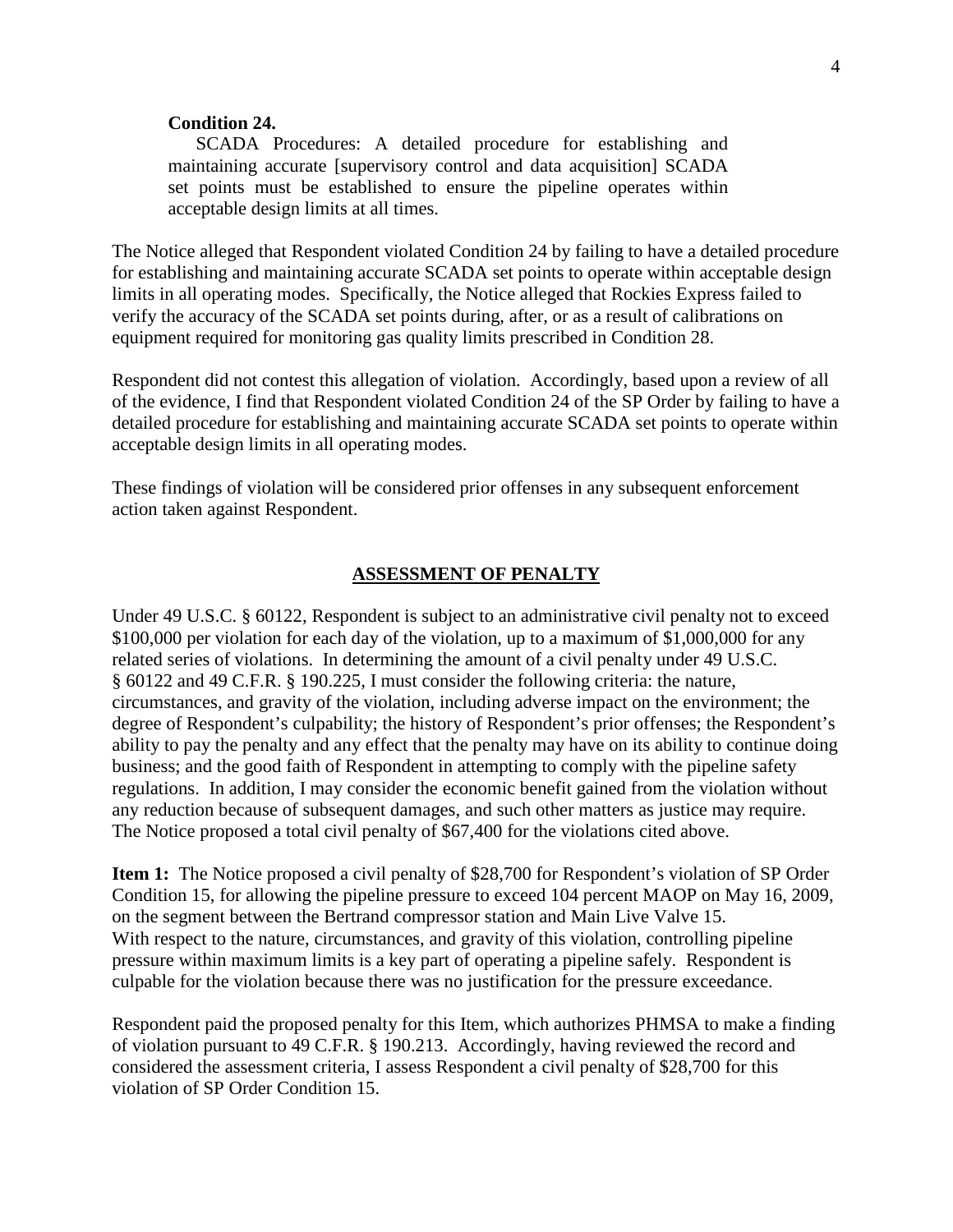**Item 2:** The Notice proposed a civil penalty of \$38,700 for Respondent's violation of SP Order Condition 15, for failing to set the overpressure protection set point at the Blue Mound compressor station below 104 percent of MAOP. With respect to the nature, circumstances, and gravity of this violation, overpressure protection is a fundamental aspect of pipeline safety. Respondent is culpable for the violation because there was no justification for the improper set point levels.

Respondent paid the proposed penalty for this Item, which authorizes PHMSA to make a finding of violation pursuant to 49 C.F.R. § 190.213. Accordingly, having reviewed the record and considered the assessment criteria, I assess Respondent a civil penalty of \$38,700 for this violation of SP Order Condition 15.

In summary, having reviewed the record and considered the assessment criteria for each of the Items cited above, I assess Respondent a total civil penalty of **\$67,400,** which amount has already been paid by Respondent.

## **COMPLIANCE ORDER**

The Notice proposed a compliance order with respect to Items 3, 4, and 5 in the Notice for violations of SP Order Conditions 24, 28, and 24, respectively. Under 49 U.S.C. § 60118(a), each person who engages in the transportation of gas or who owns or operates a pipeline facility is required to comply with the regulations established and orders issued under chapter 601. Pursuant to the authority of 49 U.S.C. § 60118(b) and 49 C.F.R. § 190.217, Respondent is ordered to take the following actions to ensure compliance with the SP Order conditions applicable to its operations:

> 1. With respect to the violation of SP Order Condition 24 (**Item 3**), within 30 days following receipt of this compliance order, Respondent must develop and implement enhanced procedures for pipeline control which ensure that all methods or modes of pipeline operation (manual, local, remote, automatic, emergency) have an equivalent level of safety with respect to maintaining pressure set points.

2. With respect to the violation of SP Order Condition 28 (**Item 4**), within 90 days following receipt of this compliance order, Respondent must institute a program to monitor and mitigate gas quality problems that provides for a documented investigation and mitigative actions whenever the established limits are exceeded.

3. With respect to the violation of SP Order Condition 24 (**Item 5**), within 90 days following receipt of this compliance order, Respondent must develop detailed procedures for ensuring that SCADA set points are calibrated on a point-to-point basis with all field equipment used to monitor the pipeline.

4. Upon completion of Items 1-3 above, Respondent must submit documentation demonstrating completion to the Director.